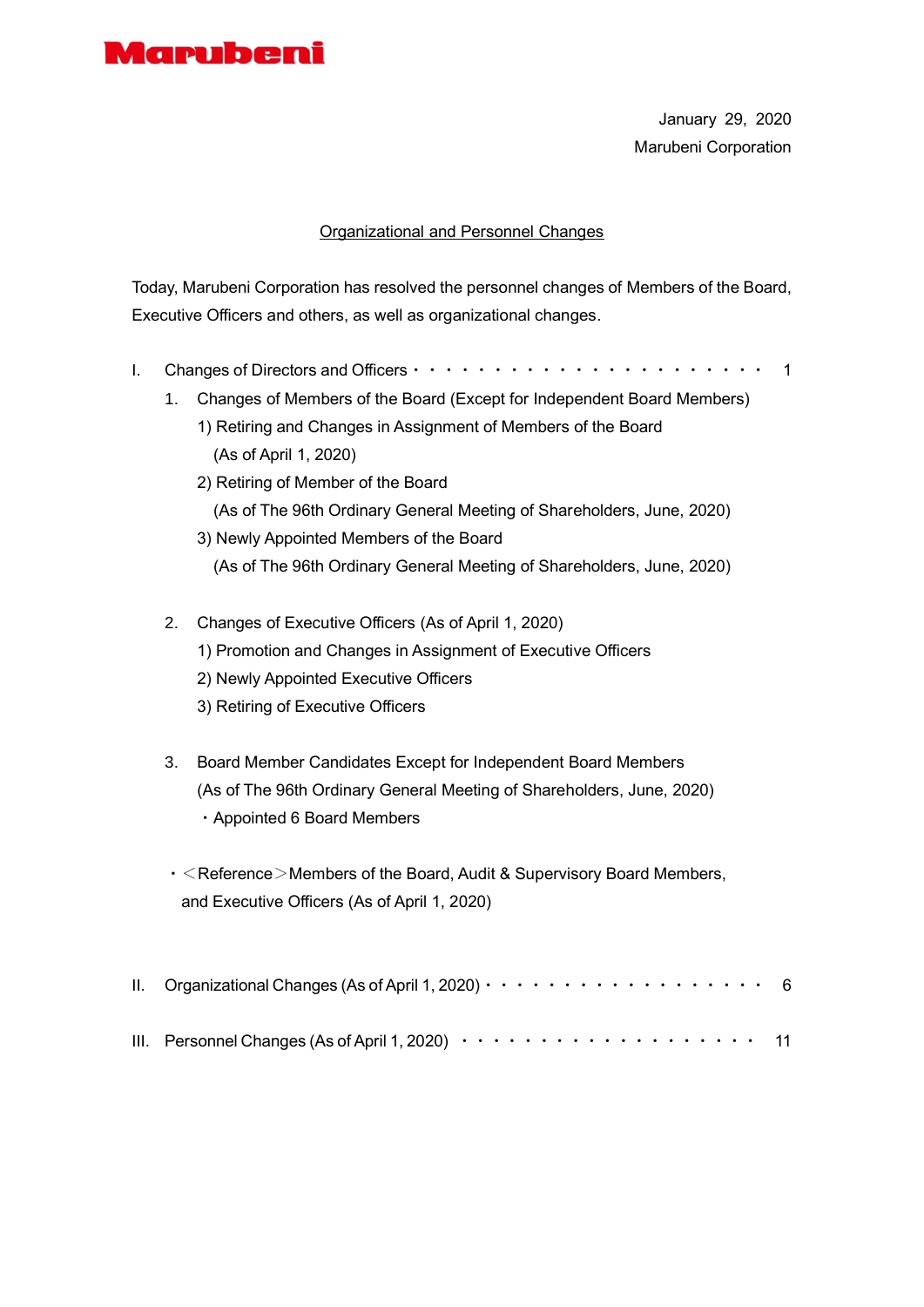## Ⅰ. **Changes of Directors and Officers**

### 1.Changes of Members of the Board (Except for Independent Board Members)

1) Retiring and Changes in Assignment of Members of the Board (As of April 1, 2020)

| Name            | Effective as of April 1, 2020                                                                                | Current                                                                                                                                                                                                                                                           |
|-----------------|--------------------------------------------------------------------------------------------------------------|-------------------------------------------------------------------------------------------------------------------------------------------------------------------------------------------------------------------------------------------------------------------|
| Ichiro Takahara | Vice Chairman, Member of the Board                                                                           | Senior Executive Vice President, Member of the Board                                                                                                                                                                                                              |
|                 |                                                                                                              | Chief Executive Officer, Power Business, Energy &<br>Metals Group                                                                                                                                                                                                 |
|                 | Yukihiko Matsumura   Member of the Board, Senior Consultant                                                  | Senior Executive Vice President, Member of the Board                                                                                                                                                                                                              |
|                 |                                                                                                              | CAO; Senior Operating Officer, Audit Dept.; Senior<br>Operating Officer, Executive Secretariat; Senior<br>Operating Officer, New Office Building Project Dept.;<br>Chief Compliance Officer; Chairman of Internal Control<br>Committee; Chief Information Officer |
| Nobuhiro Yabe   | Senior Managing Executive Officer                                                                            | Senior Managing Executive Officer, Member of the Board                                                                                                                                                                                                            |
|                 | Regional CEO for Europe & CIS; Regional COO for<br>Europe; Managing Director and CEO, Marubeni Europe<br>plc | CFO; Chief Operating Officer, Investor Relations and<br>Credit Ratings; Chairman of Investment and Credit<br>Committee; Chief Sustainable Development Officer;<br>Chairman of Disclosure Committee                                                                |

#### 2) Retiring of Member of the Board (As of The 96th Ordinary General Meeting of Shareholders, June, 2020)

| Name                                 | Effective as of The 96th Ordinary General Meeting of Shareholders, June, 2020 | Position as of April 1, 2020           |
|--------------------------------------|-------------------------------------------------------------------------------|----------------------------------------|
| Yukihiko Matsumura Senior Consultant |                                                                               | Member of the Board, Senior Consultant |
|                                      |                                                                               |                                        |

### 3) Newly Appointed Members of the Board (As of The 96th Ordinary General Meeting of Shareholders, June, 2020)

| Name             | Effective as of The 96th Ordinary General Meeting of Shareholders, June, 2020                                                                                                                                                                                                                                          | Current                                                                                                             |
|------------------|------------------------------------------------------------------------------------------------------------------------------------------------------------------------------------------------------------------------------------------------------------------------------------------------------------------------|---------------------------------------------------------------------------------------------------------------------|
| Mutsumi Ishizuki | Senior Managing Executive Officer, Member of the Board Managing Executive Officer                                                                                                                                                                                                                                      |                                                                                                                     |
|                  | CAO; Senior Operating Officer, Audit Dept.; Senior<br>Operating Officer, Executive Secretariat; Senior<br>Operating Officer, New Office Building Project Dept.; Vice<br>Chairman of Investment and Credit Committee; Chief<br>Compliance Officer; Chairman of Internal Control<br>Committee; Chief Information Officer | Regional CEO for Europe & CIS; Regional COO for<br>Europe; Managing Director and CEO, Marubeni Europe<br><b>DIC</b> |
| Kenichiro Oikawa | Managing Executive Officer, Member of the Board                                                                                                                                                                                                                                                                        | Managing Executive Officer                                                                                          |
|                  | CDIO; CSO; Regional CEO for East Asia; Regional CEO<br>for Japan Business; Vice Chairman of Investment and<br><b>Credit Committee</b>                                                                                                                                                                                  | Chief Operating Officer, Finance & Leasing Business Div.                                                            |
| Takayuki Furuya  | Managing Executive Officer, Member of the Board                                                                                                                                                                                                                                                                        | <b>Executive Officer</b>                                                                                            |
|                  | CFO; Chief Operating Officer, Investor Relations and<br>Credit Ratings; Chairman of Investment and Credit<br>Committee; Chief Sustainable Development Officer;<br>Chairman of Disclosure Committee                                                                                                                     | General Manager, Corporate Planning & Strategy Dept.                                                                |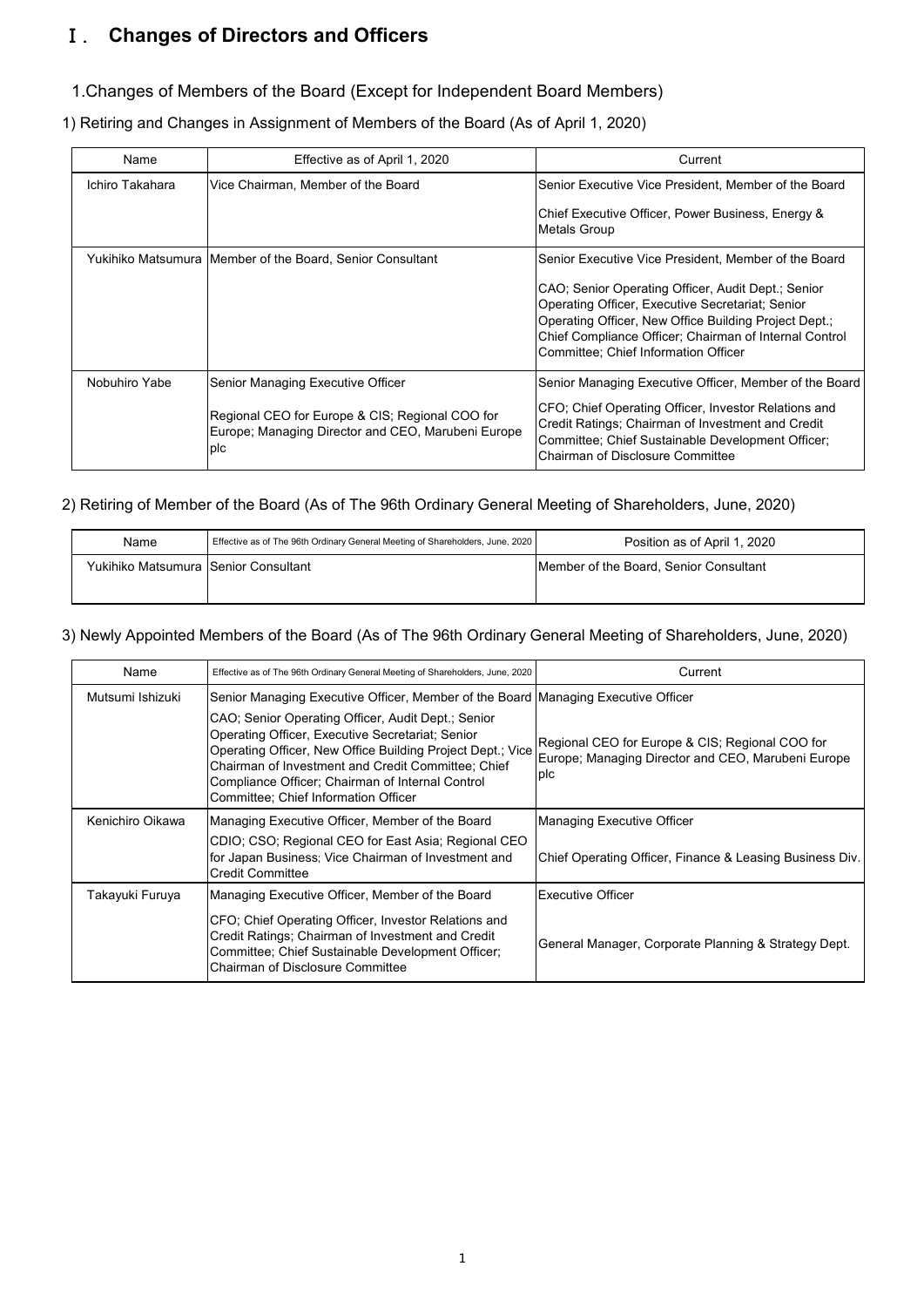# 2.Changes of Executive Officers (As of April 1, 2020)

# 1) Promotion and Changes in Assignment of Executive Officers

|                    |                                                                                                                                                                                                                                                                                                                        | * Promoted                                                                                                                                                                                         |
|--------------------|------------------------------------------------------------------------------------------------------------------------------------------------------------------------------------------------------------------------------------------------------------------------------------------------------------------------|----------------------------------------------------------------------------------------------------------------------------------------------------------------------------------------------------|
| Name               | Effective as of April 1, 2020                                                                                                                                                                                                                                                                                          | Current                                                                                                                                                                                            |
| Akira Terakawa     | Senior Executive Vice President                                                                                                                                                                                                                                                                                        | Senior Managing Executive Officer                                                                                                                                                                  |
|                    | Chief Executive Officer, Food, Agriculture & Chemicals<br>Group; Chief Operating Officer, Food Div.                                                                                                                                                                                                                    | Chief Executive Officer, Food, Agriculture & Chemicals<br>Group; Vice Chairman of Investment and Credit<br>Committee                                                                               |
| Nobuhiro Yabe      | Senior Managing Executive Officer                                                                                                                                                                                                                                                                                      | Senior Managing Executive Officer, Member of the Board                                                                                                                                             |
|                    | Regional CEO for Europe & CIS; Regional COO for<br>Europe; Managing Director and CEO, Marubeni Europe<br>plc                                                                                                                                                                                                           | CFO; Chief Operating Officer, Investor Relations and<br>Credit Ratings; Chairman of Investment and Credit<br>Committee; Chief Sustainable Development Officer;<br>Chairman of Disclosure Committee |
| Mutsumi Ishizuki   | Senior Managing Executive Officer, Member of the Board Managing Executive Officer                                                                                                                                                                                                                                      |                                                                                                                                                                                                    |
|                    | CAO; Senior Operating Officer, Audit Dept.; Senior<br>Operating Officer, Executive Secretariat; Senior<br>Operating Officer, New Office Building Project Dept.; Vice<br>Chairman of Investment and Credit Committee; Chief<br>Compliance Officer; Chairman of Internal Control<br>Committee; Chief Information Officer | Regional CEO for Europe & CIS; Regional COO for<br>Europe; Managing Director and CEO, Marubeni Europe<br>plc                                                                                       |
| Akihiko Sagara     | Managing Executive Officer                                                                                                                                                                                                                                                                                             | Managing Executive Officer                                                                                                                                                                         |
|                    | Chief Executive Officer, Energy & Metals Group                                                                                                                                                                                                                                                                         | Chief Operating Officer, Energy Div.                                                                                                                                                               |
| Shinichi Kobayashi | <b>Managing Executive Officer</b>                                                                                                                                                                                                                                                                                      | Managing Executive Officer                                                                                                                                                                         |
|                    | Regional CEO for Oceania; Managing Director,                                                                                                                                                                                                                                                                           | Chief Operating Officer, Metals & Mineral Resources Div.                                                                                                                                           |
|                    | Marubeni Australia Ltd.                                                                                                                                                                                                                                                                                                |                                                                                                                                                                                                    |
| Jun Horie          | Managing Executive Officer                                                                                                                                                                                                                                                                                             | Managing Executive Officer                                                                                                                                                                         |
|                    | Regional CEO for the Americas; Regional COO for North<br>& Central America; President and CEO, Marubeni<br>America Corporation; President and CEO, Marubeni<br>Canada Ltd.                                                                                                                                             | Regional CEO for the Americas; Regional COO for North<br>& Central America; President and CEO, Marubeni<br>America Corporation                                                                     |
| Kenichiro Oikawa   | Managing Executive Officer                                                                                                                                                                                                                                                                                             | Managing Executive Officer                                                                                                                                                                         |
|                    | CDIO; CSO; Regional CEO for East Asia; Regional CEO<br>for Japan Business; Vice Chairman of Investment and<br><b>Credit Committee</b>                                                                                                                                                                                  | Chief Operating Officer, Finance & Leasing Business Div.                                                                                                                                           |
| Takayuki Furuya    | Managing Executive Officer                                                                                                                                                                                                                                                                                             | <b>Executive Officer</b>                                                                                                                                                                           |
|                    | CFO; Chief Operating Officer, Investor Relations and<br>Credit Ratings; Chairman of Investment and Credit<br>Committee; Chief Sustainable Development Officer;<br>Chairman of Disclosure Committee                                                                                                                     | General Manager, Corporate Planning & Strategy Dept.                                                                                                                                               |
| Jun Hirasawa       | Managing Executive Officer                                                                                                                                                                                                                                                                                             | <b>Executive Officer</b>                                                                                                                                                                           |
|                    | Chief Executive Officer, Consumer Products Group                                                                                                                                                                                                                                                                       | Regional CEO for China; President, Marubeni (China)<br>Co., Ltd.                                                                                                                                   |
| Yoshiaki Yokota    | <b>Managing Executive Officer</b>                                                                                                                                                                                                                                                                                      | <b>Executive Officer</b>                                                                                                                                                                           |
|                    | Chief Executive Officer, Power Business & Infrastructure<br>Group                                                                                                                                                                                                                                                      | Chief Operating Officer, Power Business Div.                                                                                                                                                       |
| Soji Sakai         | <b>Executive Officer</b>                                                                                                                                                                                                                                                                                               | <b>Executive Officer</b>                                                                                                                                                                           |
|                    | General Manager, Chubu Branch                                                                                                                                                                                                                                                                                          | Senior Operating Officer for ASEAN & Southwest Asia;<br>President, Marubeni Thailand Co., Ltd.; General<br>Manager, Bangkok Branch                                                                 |
| Jiro Itai          | <b>Executive Officer</b>                                                                                                                                                                                                                                                                                               | <b>Executive Officer</b>                                                                                                                                                                           |
|                    | Chief Operating Officer, Construction, Industrial<br>Machinery & Mobility Div.                                                                                                                                                                                                                                         | Chief Operating Officer, Construction, Auto & Industrial<br>Machinery Div.                                                                                                                         |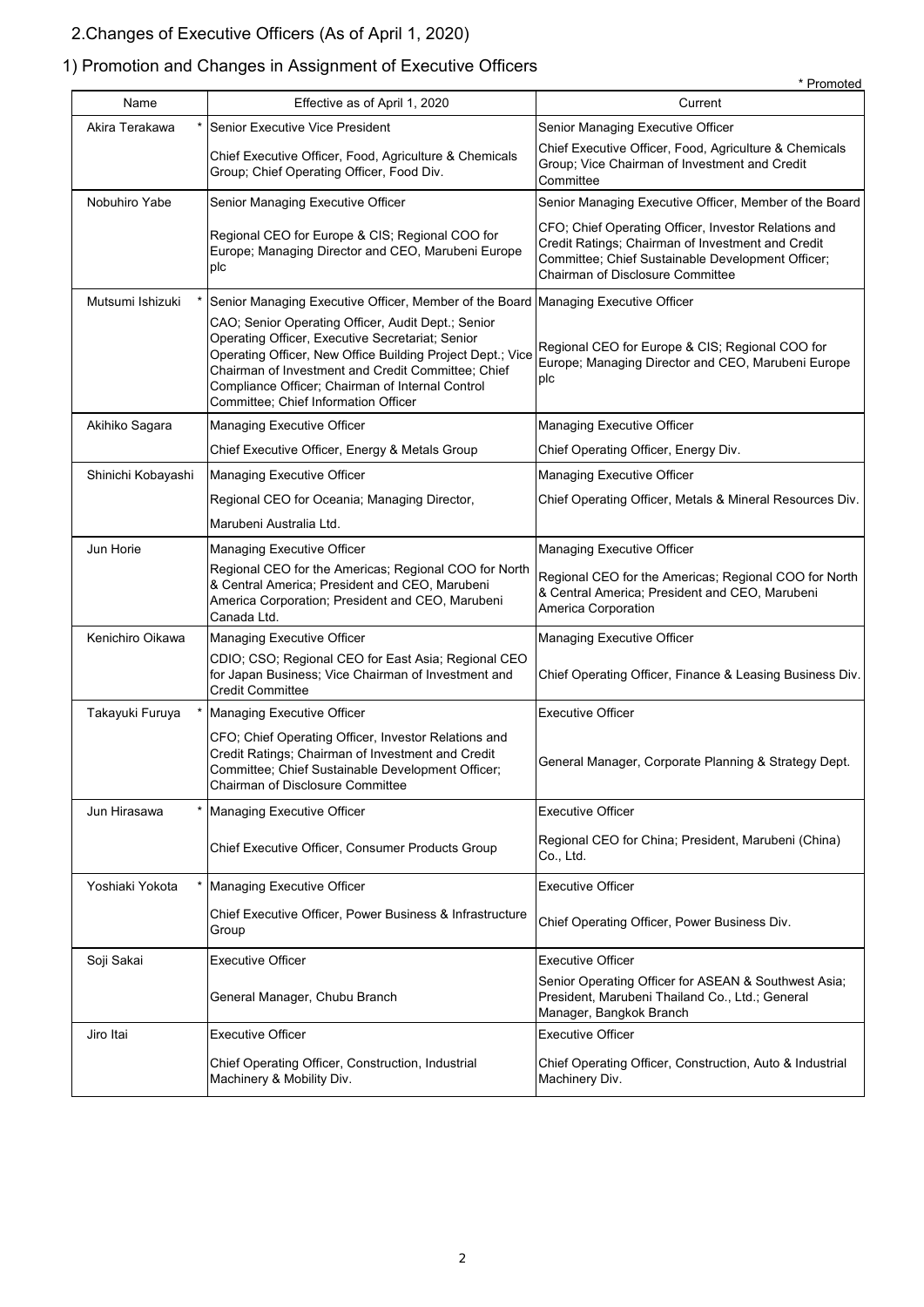### 2) Newly Appointed Executive Officers

| Name            | Effective as of April 1, 2020                                                    | Current                                                                      |
|-----------------|----------------------------------------------------------------------------------|------------------------------------------------------------------------------|
| Tatsuya Abe     | <b>Executive Officer</b>                                                         | Chief Operating Officer, ICT & Real Estate Business Div.                     |
|                 | Chief Operating Officer, ICT & Real Estate Business Div.                         |                                                                              |
| Takashi Yao     | <b>Executive Officer</b>                                                         | Corporate Officer; Regional CEO for Africa;                                  |
|                 | Chief Operating Officer, Infrastructure Project Div.                             | General Manager, Johannesburg Branch                                         |
| Yoshinori Ogawa | <b>Executive Officer</b>                                                         | Senior Operating Officer for China; Chairman and CEO,                        |
|                 | Regional CEO for China; President, Marubeni (China)                              | Marubeni (Shanghai) Co., Ltd.,                                               |
|                 | Co., Ltd.                                                                        | Vice President, Marubeni (China) Co., Ltd.                                   |
| Koichi Ariizumi | <b>Executive Officer</b>                                                         | General Manager, Legal Dept.                                                 |
|                 | General Manager, Legal Dept.                                                     |                                                                              |
| Seiichi Kuwata  | <b>Executive Officer</b>                                                         | Regional CEO for Oceania; Managing Director,                                 |
|                 | Chief Operating Officer, Metals & Mineral Resources Div. Marubeni Australia Ltd. |                                                                              |
| Koji Kashima    | <b>Executive Officer</b>                                                         | General Manager, Human Resources Dept.                                       |
|                 | General Manager, Human Resources Dept.                                           |                                                                              |
| Taro Kawabe     | <b>Executive Officer</b>                                                         | Senior Operating Officer, Finance & Leasing Business                         |
|                 | Chief Operating Officer, Finance & Leasing Business Div.                         | Div.                                                                         |
| Koichi Uchida   | <b>Executive Officer</b>                                                         | Senior Operating Officer, Energy Div.                                        |
|                 | Chief Operating Officer, Energy Div.                                             |                                                                              |
| Satoru Harada   | <b>Executive Officer</b>                                                         | Senior Operating Officer, Power Business Div.;                               |
|                 | Chief Operating Officer, Power Business Div.                                     | General Manager, Power Business Dept.-III                                    |
| Masayuki Omoto  | <b>Executive Officer</b>                                                         |                                                                              |
|                 | <b>Chief Operating Officer, Next Generation Business</b><br>Development Div.     | <b>Chief Operating Officer, Next Generation Business</b><br>Development Div. |

### 3) Retiring of Executive Officers

| Name             | Effective as of April 1, 2020                             | Current                                                                                                                                                                                                                                                           |
|------------------|-----------------------------------------------------------|-------------------------------------------------------------------------------------------------------------------------------------------------------------------------------------------------------------------------------------------------------------------|
|                  | Yukihiko Matsumura Member of the Board, Senior Consultant | Senior Executive Vice President, Member of the Board                                                                                                                                                                                                              |
|                  |                                                           | CAO; Senior Operating Officer, Audit Dept.; Senior<br>Operating Officer, Executive Secretariat; Senior<br>Operating Officer, New Office Building Project Dept.;<br>Chief Compliance Officer; Chairman of Internal Control<br>Committee; Chief Information Officer |
| Ichiro Takahara  | Vice Chairman, Member of the Board                        | Senior Executive Vice President. Member of the Board                                                                                                                                                                                                              |
|                  |                                                           | Chief Executive Officer, Power Business, Energy &<br><b>Metals Group</b>                                                                                                                                                                                          |
| Takeo Kobayashi  | Corporate Advisor                                         | Managing Executive Officer                                                                                                                                                                                                                                        |
|                  |                                                           | Chief Executive Officer, Consumer Products Group                                                                                                                                                                                                                  |
| Eiji Okada       | Corporate Advisor                                         | <b>Executive Officer</b>                                                                                                                                                                                                                                          |
|                  |                                                           | Chief Operating Officer, Plant Div.                                                                                                                                                                                                                               |
| Hisamichi Koga   | Corporate Advisor                                         | <b>Executive Officer</b>                                                                                                                                                                                                                                          |
|                  |                                                           | General Manager, Chubu Branch                                                                                                                                                                                                                                     |
| Yutaka Shimazaki | Corporate Advisor                                         | <b>Executive Officer</b>                                                                                                                                                                                                                                          |
|                  |                                                           | General Manager, Executive Secretariat, and Corporate<br>Communications Dept.                                                                                                                                                                                     |
| Hidenobu Kumada  | Corporate Advisor                                         | <b>Executive Officer</b>                                                                                                                                                                                                                                          |
|                  |                                                           | Chief Operating Officer, Food Div.                                                                                                                                                                                                                                |
| Makoto Sato      | Corporate Advisor                                         | <b>Executive Officer</b>                                                                                                                                                                                                                                          |
|                  |                                                           | Regional CEO for Middle East                                                                                                                                                                                                                                      |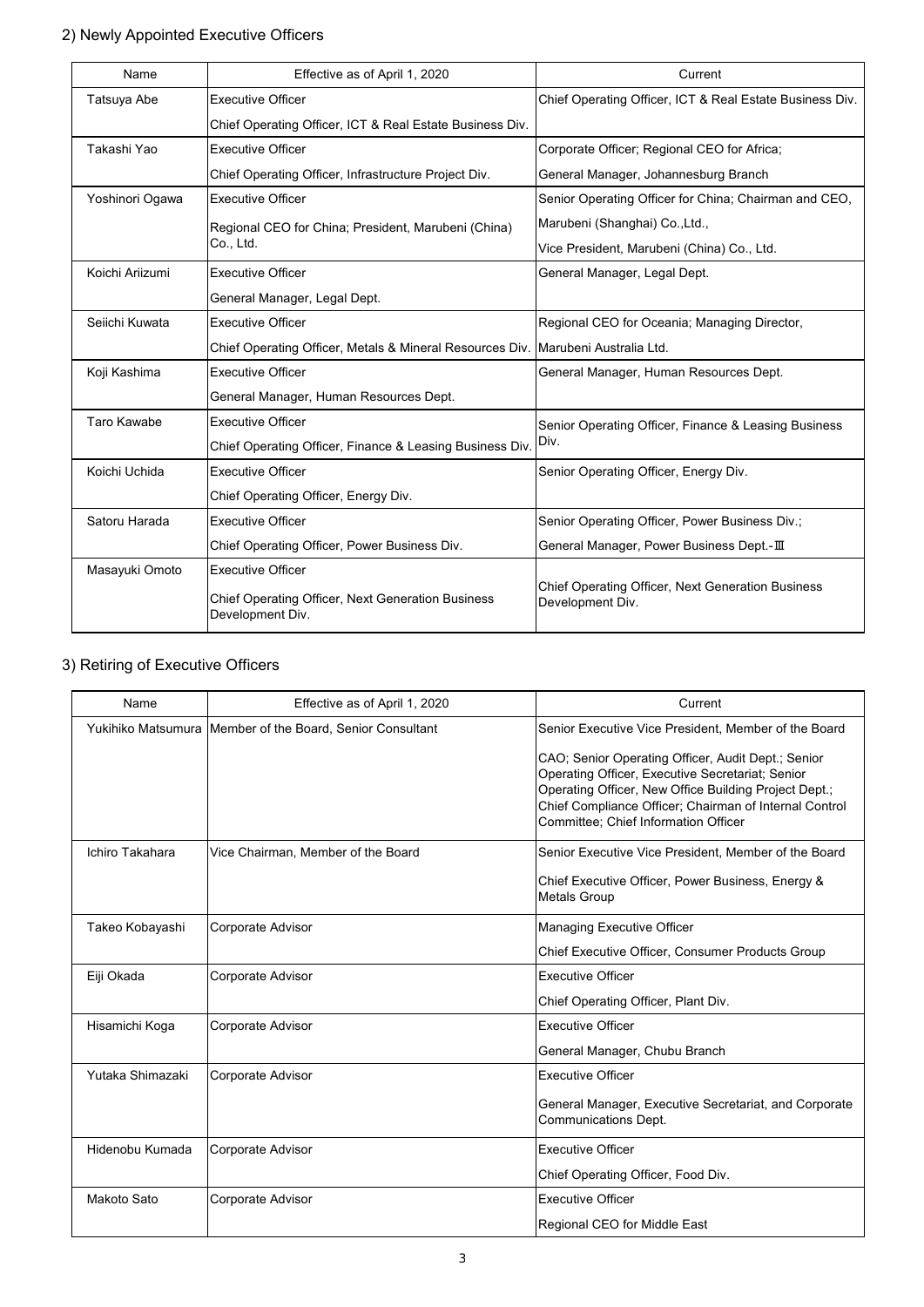### 3.Board Member Candidates Except for Independent Board Members (As of The 96th Ordinary General Meeting of Shareholders, June, 2020)

### ・Appointed 6 Board Members

Fumiya Kokubu Ichiro Takahara Masumi Kakinoki Mutsumi Ishizuki Kenichiro Oikawa Takayuki Furuya

※Independent Board Member Candidates will be nominated later.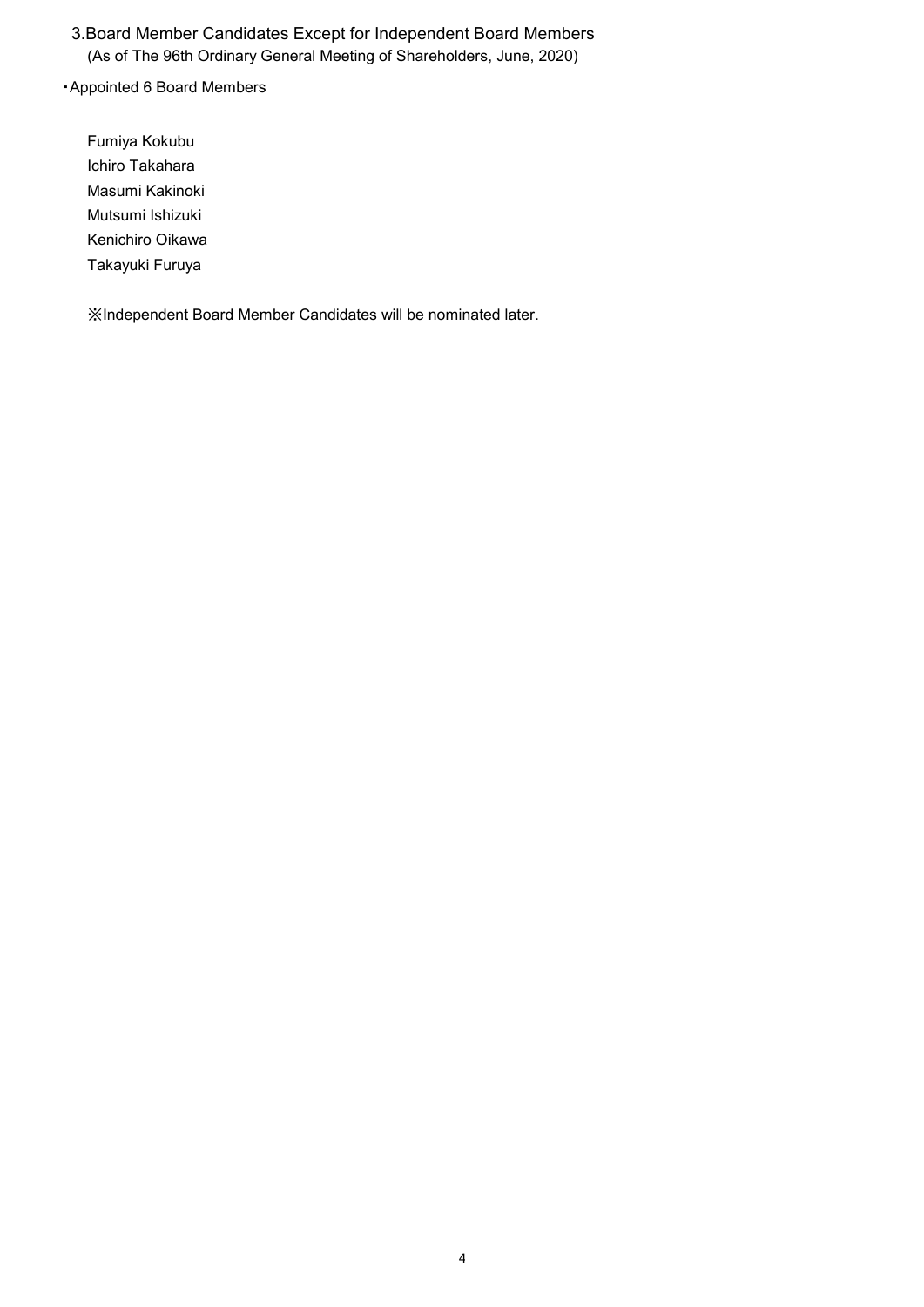### $<$ Reference $>$

### **Members of the Board, Audit & Supervisory Board Members, and Executive Officers (As of April 1, 2020)**

| Chairman of the Board                            | <b>Fumiya Kokubu</b>              |                                                                                                                                                 |
|--------------------------------------------------|-----------------------------------|-------------------------------------------------------------------------------------------------------------------------------------------------|
|                                                  |                                   |                                                                                                                                                 |
| Vice Chairman,<br>Member of the Board            | <b>Ichiro Takahara</b>            |                                                                                                                                                 |
| President and CEO,                               | <b>Masumi Kakinoki</b>            |                                                                                                                                                 |
| Member of the Board                              |                                   |                                                                                                                                                 |
| Member of the Board,<br><b>Senior Consultant</b> | Yukihiko Matsumura                |                                                                                                                                                 |
|                                                  | <b>Takao Kitabata</b>             |                                                                                                                                                 |
|                                                  | Kyohei Takahashi                  |                                                                                                                                                 |
| Member of the Board                              | Susumu Fukuda                     |                                                                                                                                                 |
|                                                  | <b>Yuri Okina</b>                 |                                                                                                                                                 |
|                                                  | Kazuro Gunji                      |                                                                                                                                                 |
|                                                  | <b>Hikaru Minami</b>              |                                                                                                                                                 |
| Audit & Supervisory Board Member                 | Shuichi Yoshikai                  |                                                                                                                                                 |
|                                                  | Takashi Hatchoji                  |                                                                                                                                                 |
|                                                  | Tsuyoshi Yoneda                   |                                                                                                                                                 |
| Senior Executive Vice President                  | Akira Terakawa                    | Chief Executive Officer, Food, Agriculture & Chemicals Group; Chief Operating<br>Officer, Food Div.                                             |
|                                                  | Kaoru Iwasa                       | Regional CEO for ASEAN & Southwest Asia; Regional COO for ASEAN;<br>Managing Director, Marubeni ASEAN Pte. Ltd.                                 |
|                                                  |                                   | Chief Executive Officer, Transportation & Industrial Machinery, Financial                                                                       |
|                                                  | Hajime Kawamura                   | <b>Business Group</b>                                                                                                                           |
| Senior Managing Executive Officer                | <b>Nobuhiro Yabe</b>              | Regional CEO for Europe & CIS; Regional COO for Europe; Managing                                                                                |
|                                                  |                                   | Director and CEO, Marubeni Europe plc<br>CAO;Senior Operating Officer, Audit Dept.; Senior Operating Officer, Executive                         |
|                                                  | Mutsumi Ishizuki                  | Secretariat; Senior Operating Officer, New Office Building Project Dept.; Vice                                                                  |
|                                                  |                                   | Chairman of Investment and Credit Committee; Chief Compliance Officer;                                                                          |
|                                                  |                                   | Chairman of Internal Control Committee; Chief Information Officer<br>Chief Operating Officer, Agri Business Div.; President & CEO, Helena Agri- |
|                                                  | <b>Michael McCarty</b>            | Enterprises LLC                                                                                                                                 |
|                                                  | <b>Akihiko Sagara</b>             | Chief Executive Officer, Energy & Metals Group                                                                                                  |
|                                                  | Shinichi Kobayashi                | Regional CEO for Oceania; Managing Director, Marubeni Australia Ltd.                                                                            |
|                                                  | <b>Jun Horie</b>                  | Regional CEO for the Americas; Regional COO for North & Central America;<br>President and CEO, Marubeni America Corporation; President and CEO, |
| Managing Executive Officer                       |                                   | Marubeni Canada Ltd.                                                                                                                            |
|                                                  | <b>Kenichiro Oikawa</b>           | CDIO; CSO; Regional CEO for East Asia; Regional CEO for Japan Business;<br>Vice Chairman of Investment and Credit Committee                     |
|                                                  |                                   | CFO; Chief Operating Officer, Investor Relations and Credit Ratings; Chairman of                                                                |
|                                                  | Takayuki Furuya                   | Investment and Credit Committee; Chief Sustainable Development Officer;                                                                         |
|                                                  | Jun Hirasawa                      | Chairman of Disclosure Committee<br>Chief Executive Officer, Consumer Products Group                                                            |
|                                                  | Yoshiaki Yokota                   | Chief Executive Officer, Power Business & Infrastructure Group                                                                                  |
|                                                  | Soji Sakai                        | General Manager, Chubu Branch                                                                                                                   |
|                                                  | <b>Minoru Tomita</b>              | General Manager, Osaka Branch                                                                                                                   |
|                                                  | Hidekazu Futai                    | Senior Operating Officer, Agri Business Div.                                                                                                    |
|                                                  | Yuichi Ohira                      | Chief Operating Officer, Lifestyle Div.                                                                                                         |
|                                                  | Jiro Itai                         | Chief Operating Officer, Construction, Industrial Machinery & Mobility Div.                                                                     |
|                                                  | Kosuke Takechi                    | Chief Operating Officer, Aerospace & Ship Div.                                                                                                  |
|                                                  | <b>Takao Ando</b>                 | General Manager, Risk Management Dept.                                                                                                          |
|                                                  | Tsuyoshi Teragaki                 | Chief Operating Officer, Forest Products Div.                                                                                                   |
|                                                  | Satoru Ichinokawa                 | Chief Operating Officer, Chemicals Div.                                                                                                         |
| <b>Executive Officer</b>                         | Takashi Imamura                   | General Manager, Research Institute<br>Chief Operating Officer, ICT & Real Estate Business Div.                                                 |
|                                                  | <b>Tatsuya Abe</b><br>Takashi Yao | Chief Operating Officer, Infrastructure Project Div.                                                                                            |
|                                                  | Yoshinori Ogawa                   | Regional CEO for China; President, Marubeni (China) Co., Ltd.                                                                                   |
|                                                  | Koichi Ariizumi                   | General Manager, Legal Dept.                                                                                                                    |
|                                                  | Seiichi Kuwata                    | Chief Operating Officer, Metals & Mineral Resources Div.                                                                                        |
|                                                  | Koji Kashima                      | General Manager, Human Resources Dept.                                                                                                          |
|                                                  | <b>Taro Kawabe</b>                | Chief Operating Officer, Finance & Leasing Business Div.                                                                                        |
|                                                  | Koichi Uchida                     | Chief Operating Officer, Energy Div.                                                                                                            |
|                                                  | <b>Satoru Harada</b>              | Chief Operating Officer, Power Business Div.                                                                                                    |
|                                                  | Masayuki Omoto                    | Chief Operating Officer, Next Generation Business Development Div.                                                                              |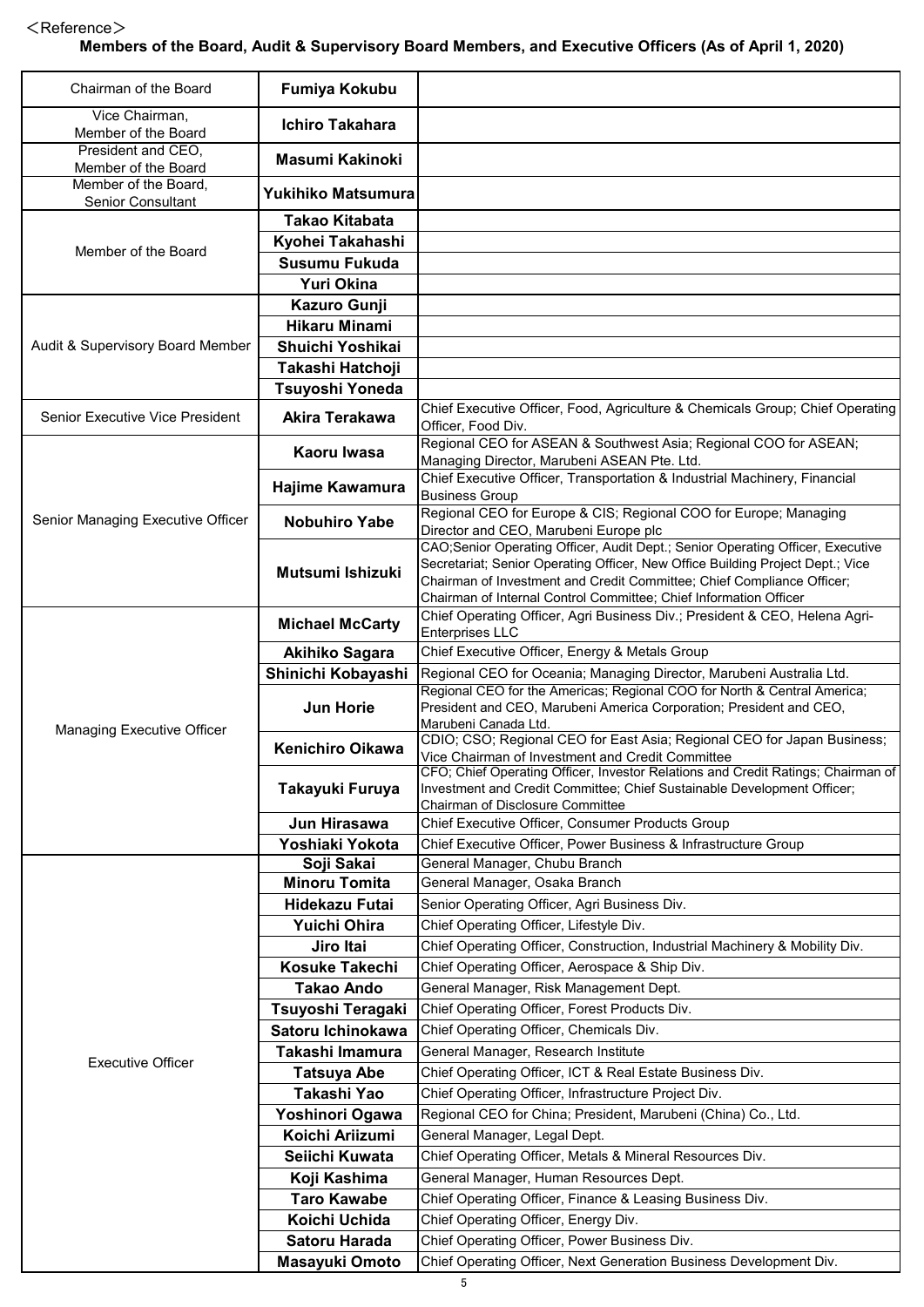Ⅱ. Organizational Changes (As of April 1, 2020)

【Corporate Staff Group】

1.The Digital Innovation Dept. will be transferred from the Next Generation Business Development Division to the Corporate Staff Group under the CDIO.

| Audit Dept.                                       |                                                                                                                                                         |               |  |  |  |  |
|---------------------------------------------------|---------------------------------------------------------------------------------------------------------------------------------------------------------|---------------|--|--|--|--|
| <b>Executive Secretariat</b>                      |                                                                                                                                                         |               |  |  |  |  |
|                                                   | New Office Building Project Dept.                                                                                                                       |               |  |  |  |  |
| CSO<br>(Chief Strategy Officer)                   | Corporate Planning & Strategy Dept.<br><b>Regional Coordination &amp;</b><br><b>Administration Dept.</b><br><b>Research Institute</b>                   |               |  |  |  |  |
| <b>CFO</b><br>(Chief Financial Officer)           | Corporate Communications Dept.<br>Corporate Accounting Dept.<br><b>Business Accounting Dept.</b><br>Finance Dept.<br>Sustainability Management Dept.    |               |  |  |  |  |
| CAO<br>(Chief Administrative Officer)             | Human Resources Dept.<br>General Affairs Dept.<br><b>Information Strategy Dept.</b><br>Risk Management Dept.<br>Legal Dept.<br>Compliance Control Dept. |               |  |  |  |  |
| <b>CDIO</b><br>(Chief Digital Innovation Officer) | <b>Digital Innovation Dept.</b>                                                                                                                         | [Transferred] |  |  |  |  |

6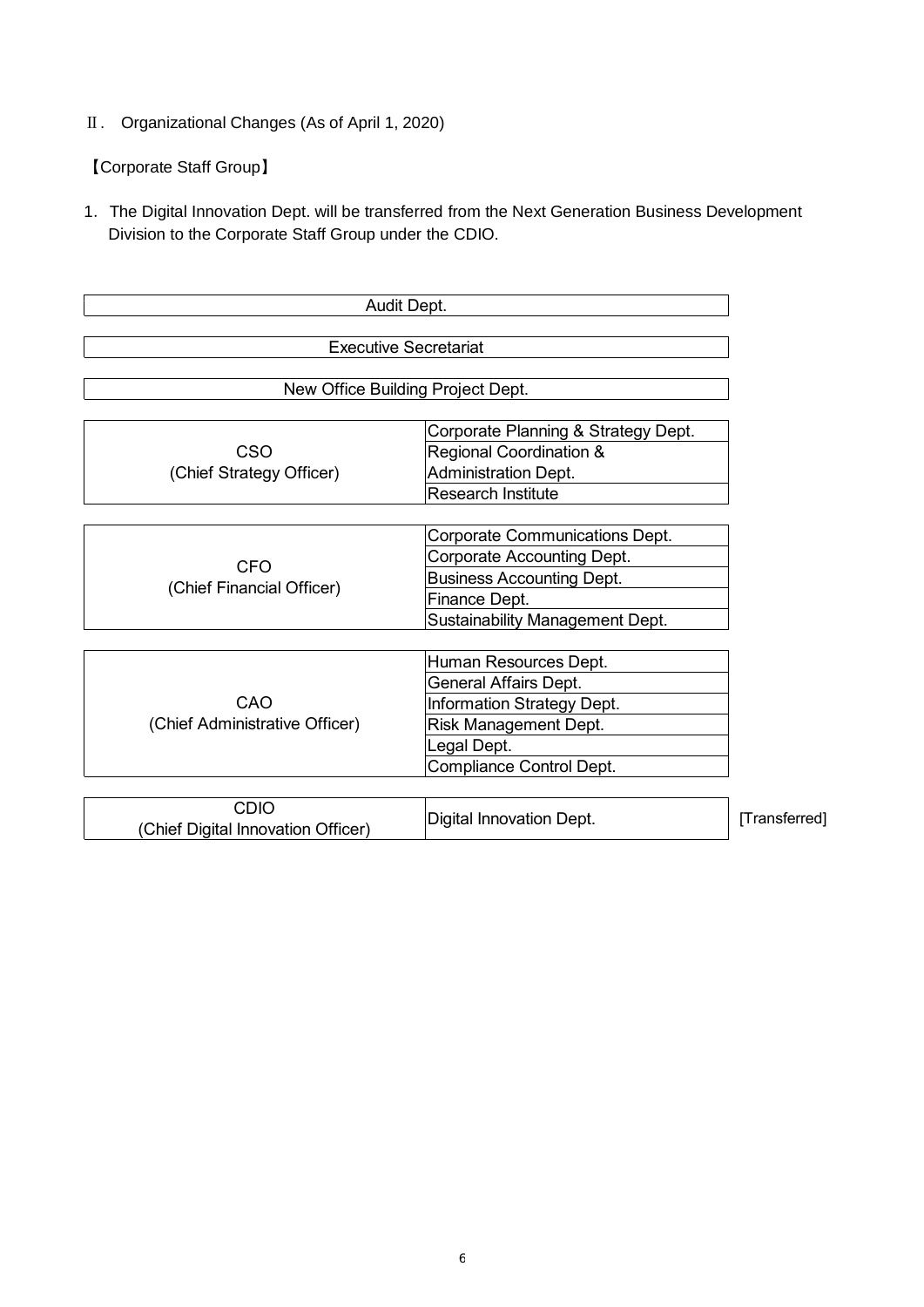【Business Group】

- 1.The Power Business, Energy & Metals Group and the Machinery, Infrastructure & Financial Business Group will be reorganized into the Energy & Metals Group, the Power Business & Infrastructure Group and the Transportation & Industrial Machinery, Financial Business Group.
- 2.The Plant Division will be renamed the Infrastructure Project Division.
- 3.The Construction, Auto & Industrial Machinery Division will be renamed the Construction, Industrial Machinery & Mobility Division.

|                                                                           | Lifestyle Division                                               |           |
|---------------------------------------------------------------------------|------------------------------------------------------------------|-----------|
| <b>Consumer Products Group</b>                                            | ICT & Real Estate Business Division                              |           |
|                                                                           | <b>Forest Products Division</b>                                  |           |
|                                                                           | <b>Food Division</b>                                             |           |
| Food, Agriculture & Chemicals Group                                       | <b>Agri Business Division</b>                                    |           |
|                                                                           | <b>Chemicals Division</b>                                        |           |
|                                                                           | <b>Energy Division</b>                                           |           |
| Energy & Metals Group                                                     | <b>Metals &amp; Mineral Resources Division</b>                   |           |
| <b>Power Business &amp; Infrastructure</b>                                | <b>Power Business Division</b>                                   |           |
| Group                                                                     | Infrastructure Project Division                                  | [Renamed] |
|                                                                           | Aerospace & Ship Division                                        |           |
| Transportation & Industrial Machinery,<br><b>Financial Business Group</b> | Finance & Leasing Business Division                              |           |
|                                                                           | Construction, Industrial Machinery &<br><b>Mobility Division</b> | [Renamed] |
|                                                                           | <b>Next Generation Business Development</b><br><b>Division</b>   |           |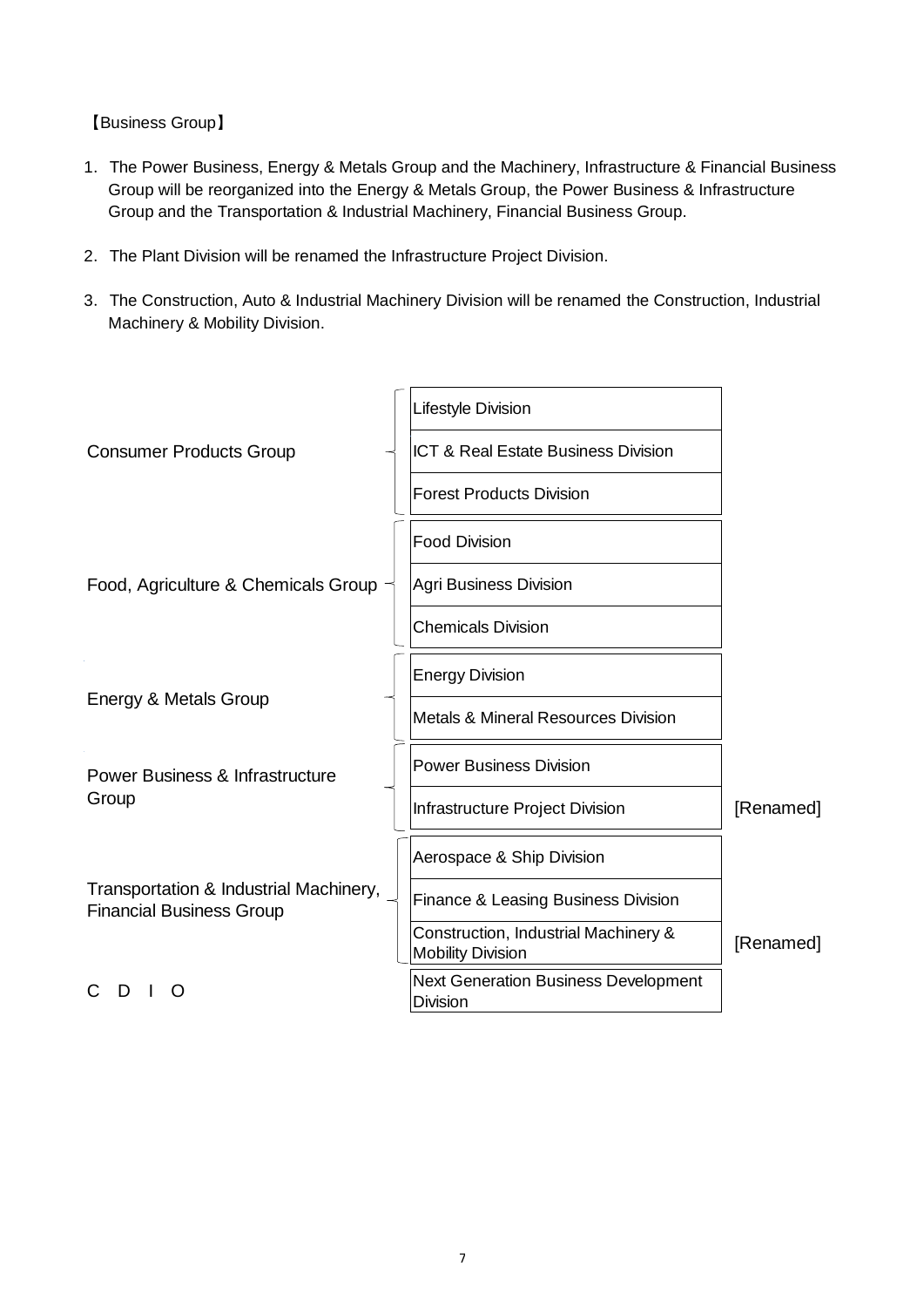### Forest Products Division

- 1.The Printing & Information Paper Dept. will be renamed the Consumer Products Business Dept.
- 2.The Wood Chip & Construction Materials Dept. will be renamed the Wood Chip & Biomass Fuel Dept.

### Energy & Metals Group

3.The Business Administration Dept., Power Business, Energy & Metals Group will be reorganized into the Business Administration Dept., Energy & Metals Group.

### Power Business & Infrastructure Group

4.The Business Administration Dept., Power Business & Infrastructure Group will be formed.

### Power Business Division

5.The Power Digital Solution Business Dept. will be renamed the New Business & Solutions Dept.

### Infrastructure Project Division

- 6.The Planning & Strategy Dept., Plant Div. will be renamed the Planning & Strategy Dept., Infrastructure Project Div.
- 7.The Plant Projects Dept. will be merged into the Energy Infrastructure Dept.

### Construction, Industrial Machinery & Mobility Division

- 8.The Planning & Strategy Dept., Construction, Auto & Industrial Machinery Div. will be renamed the Planning & Strategy Dept., Construction, Industrial Machinery & Mobility Div.
- 9.The Automotive Dept. and Industrial System & Renewable Energy Solution Dept. will be merged into the Industrial System & Mobility Business Dept.

### Next Generation Business Development Division

- 10.The Business Administration & Planning Dept. will be renamed the Planning & Administration Dept., Next Generation Business Development Division.
- 11.The Asia Business Dept. will be renamed the Asia Consumer Business Dept.

### 【Domestic】

- 1.The Regional CEO for Japan Business will be established.
- 2.The Naha Branch will be renamed the Okinawa Branch.

### 【Overseas】

- 1.The Helsinki Office will be established.
- 2.The Addis Ababa Office, currently under the Nairobi Office, will be directly under the head office.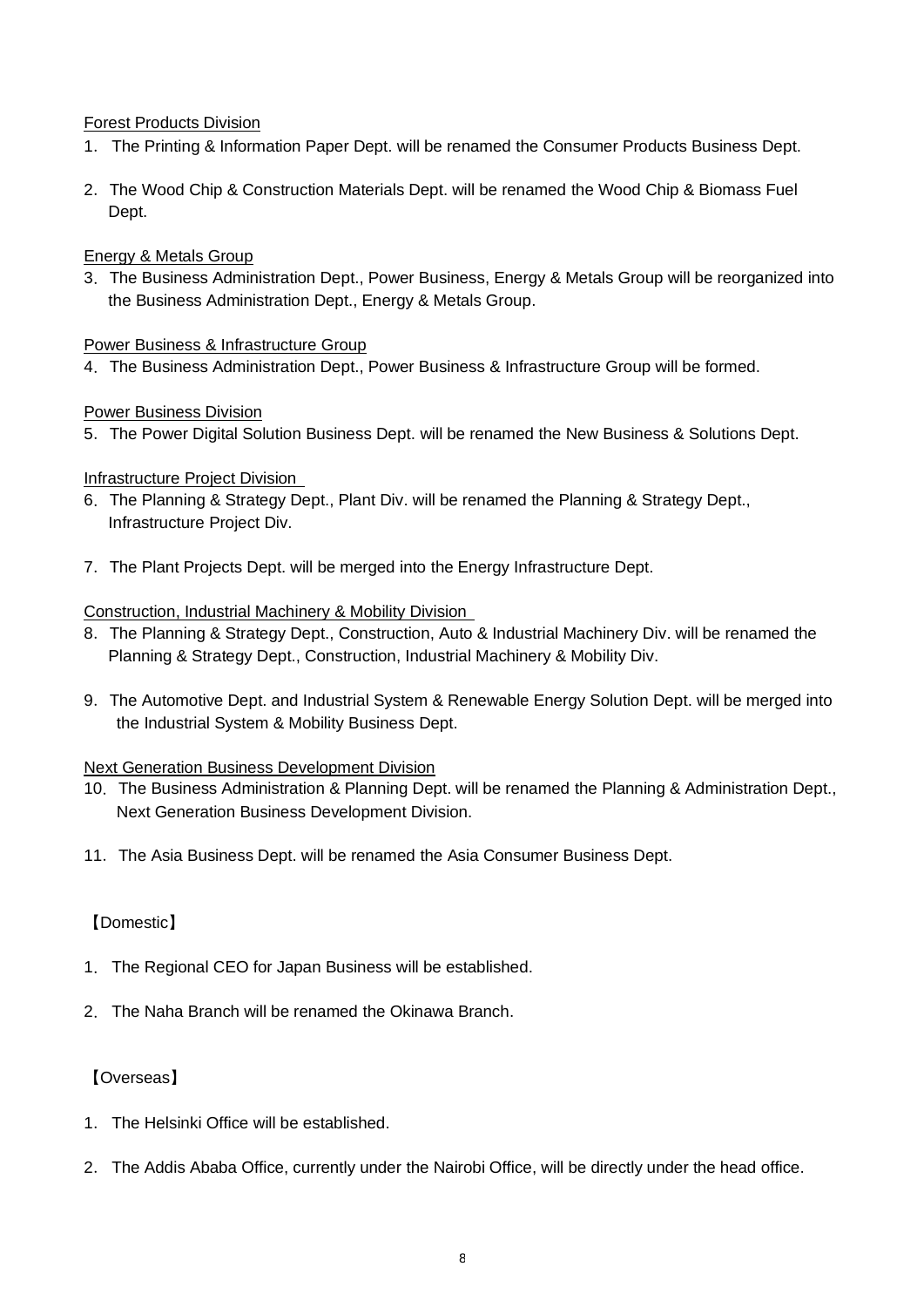. The Karachi Liaison Office, Lahore Liaison Office and Islamabad Liaison Office, currently under the Regional CEO for ASEAN & Southwest Asia, will be under the Regional CEO for Middle East.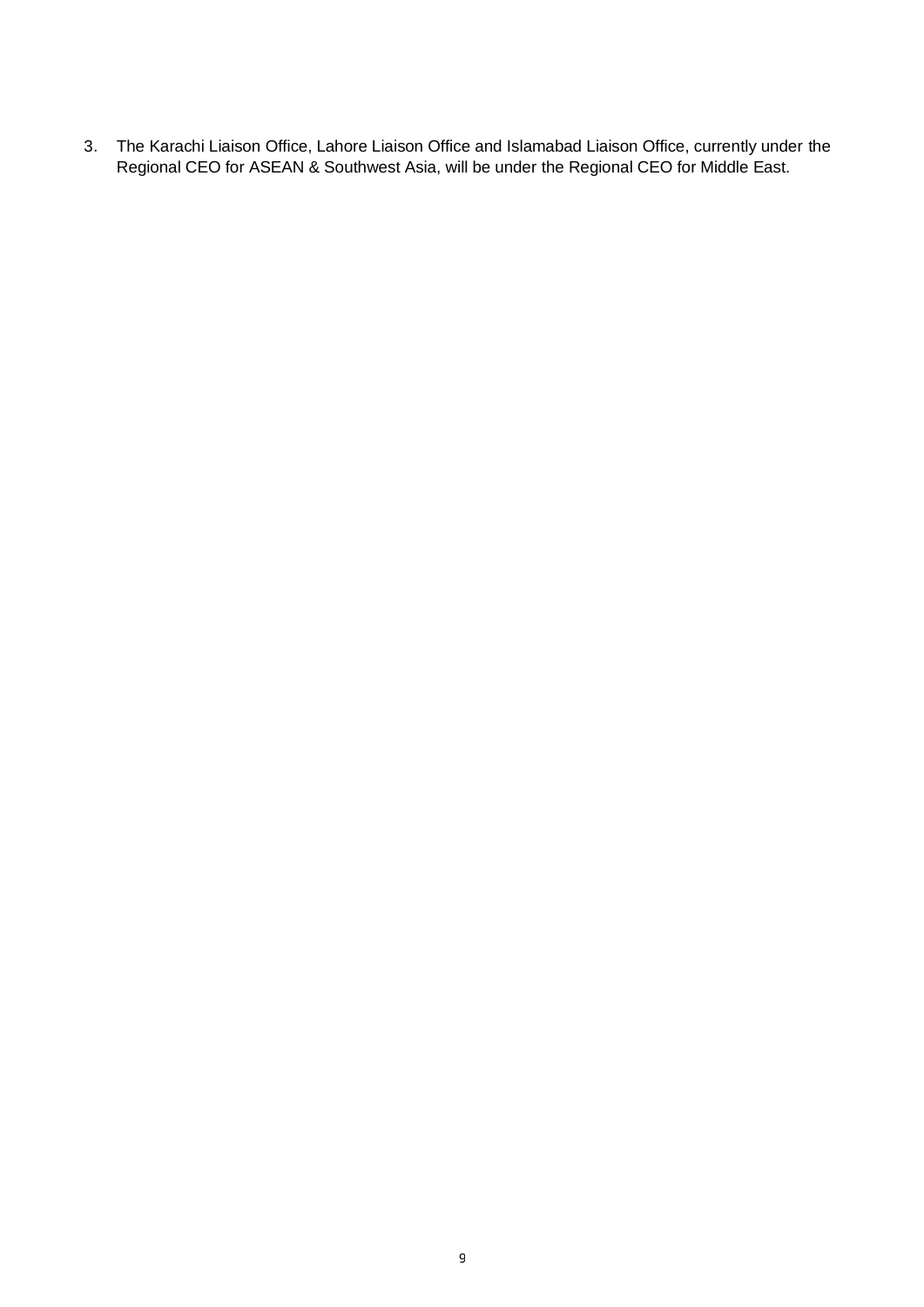#### Refference: Business Organization Change

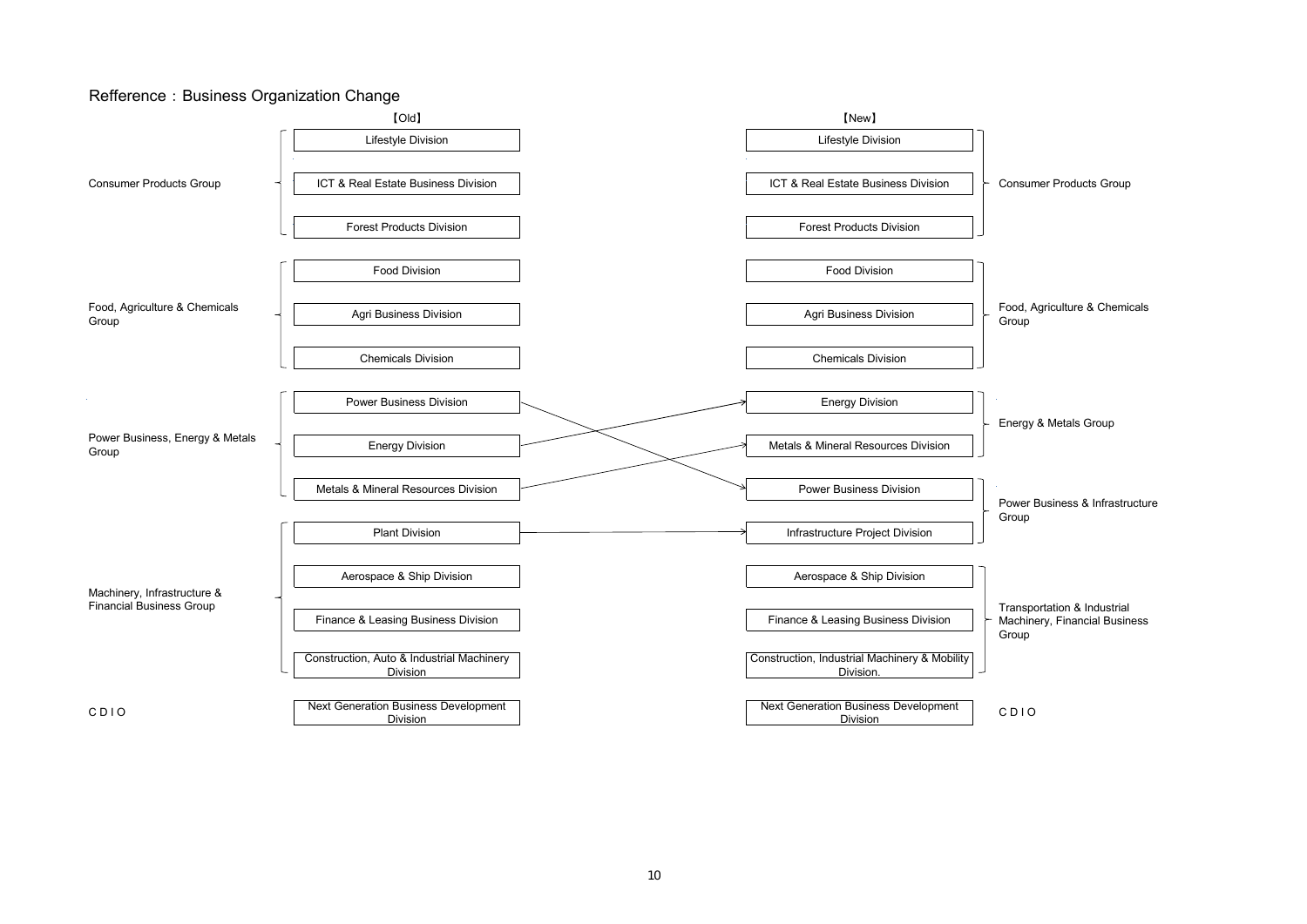| Name              | Effective as of April 1, 2020                                                                       | Current                                                                                                                                                         |
|-------------------|-----------------------------------------------------------------------------------------------------|-----------------------------------------------------------------------------------------------------------------------------------------------------------------|
| Nobuyasu Enami    | General Manager, Audit & Supervisory Board<br>Member's Office                                       | Duputy General Manager, Audit & Supervisory Board<br>Member's Office                                                                                            |
| Yasuhiko Ogura    | General Manager, Executive Secretariat                                                              | General Manager, Finance Dept.                                                                                                                                  |
| Hiromichi Mizuno  | General Manager, Corporate Planning & Strategy<br>Dept.                                             | PIC GROUP, INC.                                                                                                                                                 |
| Kazuo Hanada      | General Manager, Corporate Communications Dept.                                                     | Duputy General Manager, Corporate<br>Communications Dept.                                                                                                       |
| Chijo Tajima      | General Manager, Finance Dept.                                                                      | CFO, Marubeni America Corporation                                                                                                                               |
| Koichi Geshi      | Senior Operating Officer, Forest Products Div.;<br>General Manager, Packaging Paper & Board Dept.   | General Manager, Packaging Paper & Board Dept.                                                                                                                  |
| Hidefumi Oya      | Senior Operating Officer, Food Div.                                                                 | General Manager, Meat Dept.                                                                                                                                     |
| Tomonobu Miki     | Senior Operating Officer, Food Div.                                                                 | EASTERN FISH COMPANY LLC                                                                                                                                        |
| Kanju Horikawa    | Senior Operating Officer, Chemicals Div.;<br>General Manager, Chemicals Dept. - IV                  | MARUBENI CHEMIX CORPORATION                                                                                                                                     |
| Terumasa Watanabe | Senior Operating Officer, Chemicals Div.;<br>General Manager, Chemicals Dept. - II                  | General Manager, Chemicals Dept.- II                                                                                                                            |
| Tadashi Unoki     | Senior Executive Officer, Energy & Metals Group                                                     | Senior Executive Officer, Power Business, Energy &<br><b>Metals Group</b>                                                                                       |
| Koichi Kitazawa   | General Manager, Business Administration Dept.,<br>Energy & Metals Group                            | Senior Assistant to CEO, Power Business, Energy &<br>Metals Group                                                                                               |
| Isao Suzuki       | Senior Operating Officer, Energy Div.;<br>General Manager, Oil and Gas E&P Dept.- II                | General Manager, Oil and Gas E&P Dept.- II                                                                                                                      |
| Masahiro Yamazaki | Senior Operating Officer, Energy Div.;<br>General Manager, New Energy Business<br>Development Dept. | MIECO INC.                                                                                                                                                      |
| Yasuo Hirota      | Senior Executive Officer, Power Business &<br>Infrastructure Group                                  | Senior Executive Officer, Power Business, Energy &<br>Metals Group;<br>Senior Executive Officer, Machinery, Infrastructure &<br><b>Financial Business Group</b> |
| Naoto Tago        | General Manager, Business Administration Dept.,<br>Power Business & Infrastructure Group            | President & CEO, Marubeni Philippines Corporation                                                                                                               |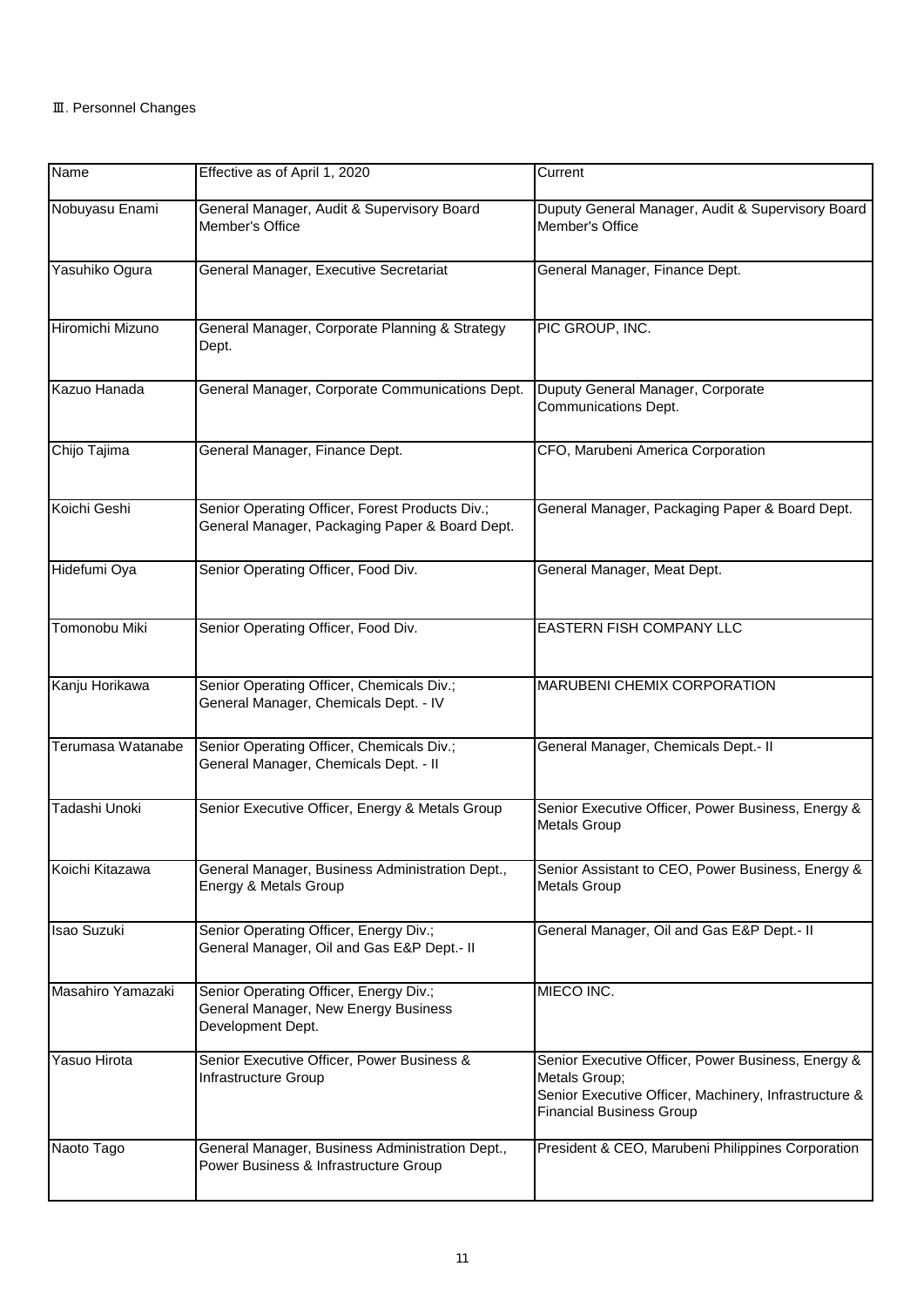| Name                 | Effective as of April 1, 2020                                                                                                                               | Current                                                                                                                                                             |
|----------------------|-------------------------------------------------------------------------------------------------------------------------------------------------------------|---------------------------------------------------------------------------------------------------------------------------------------------------------------------|
| <b>Hiroki Goto</b>   | Senior Operating Officer, Power Business Div.;<br>General Manager, Power Business Dept.- I                                                                  | General Manager, Power Business Dept.- I                                                                                                                            |
| Tatsuya Ozono        | Senior Operating Officer, Infrastructure Project Div.;<br>General Manager, Energy Infrastructure Dept.                                                      | Senior Assistant to the COO, Power Business Div.                                                                                                                    |
| Kensuke Tatsukawa    | Senior Operating Officer, Infrastructure Project Div.                                                                                                       | President & CEO, Marubeni Korea Corporation                                                                                                                         |
| Kei Tomomi           | Senior Operating Officer, Infrastructure Project Div.                                                                                                       | Senior Operating Officer, Plant Div.;<br>General Manager, Infrastructure Fund Management<br>Dept.                                                                   |
| Takashi Fujinaga     | Senior Operating Officer, Finance & Leasing<br>Business Div.                                                                                                | Senior Operating Officer, ICT & Real Estate Business<br>Div.;<br>General Manager, Planning & Strategy Dept., ICT &<br>Real Estate Business Div.                     |
| Hiromitsu Morishima  | Senior Operating Officer, Construction, Industrial<br>Machinery & Mobility Div.                                                                             | Senior Operating Officer, Construction, Auto &<br>Industrial Machinery Div.;<br>General Manager, Tires and Rubber Materials Dept.                                   |
| Susumu Wakamori      | Senior Operating Officer, Construction, Industrial<br>Machinery & Mobility Div.                                                                             | Senior Operating Officer, Construction, Auto &<br>Industrial Machinery Div.                                                                                         |
| Shinji Kasai         | Senior Operating Officer, Next Generation Business<br>Development Div.;<br>General Manager, Healthcare & Medical Business<br>Dept.                          | General Manager, Healthcare & Medical Business<br>Dept.                                                                                                             |
| Hirofumi Miyawaki    | Senior Operating Officer for Japan Business                                                                                                                 | General Manager, Istanbul Main Branch;<br>General Manager, Ankara Branch                                                                                            |
| Koichi Nagashima     | Regional COO for South America;<br>President, Marubeni Brasil S.A.;<br>President, Marubeni Uruguay International S.A.                                       | President, Marubeni Iran Co., Ltd.                                                                                                                                  |
| Yusuke Yamamoto      | Regional CEO for Africa;<br>General Manager, Johannesburg Branch                                                                                            | General Manager, Chemicals Dept.-IV                                                                                                                                 |
| Tatsuyuki Shimizu    | Senior Operating Officer for Africa                                                                                                                         | Duputy General Manager, General Affairs Dept.                                                                                                                       |
| Eiji Hijikata        | Corporate Officer<br>Regional CEO for Middle East                                                                                                           | Corporate Officer<br>Senior Operating Officer, Plant Div.                                                                                                           |
| <b>Toshiaki Hato</b> | Senior Operating Officer for Middle East;<br>General Manager, Doha Office                                                                                   | General Manager, Doha Office                                                                                                                                        |
| Atsushi Suzuki       | Senior Operating Officer for ASEAN & Southwest<br>Asia;<br>Regional COO for Southwest Asia;<br>Chairman & Managing Director, Marubeni India<br>Private Ltd. | Regional COO for Southwest Asia;<br>Chairman & Managing Director, Marubeni India<br>Private Ltd.;<br>Office Manager, Marubeni India Private Ltd., Chennai<br>Office |